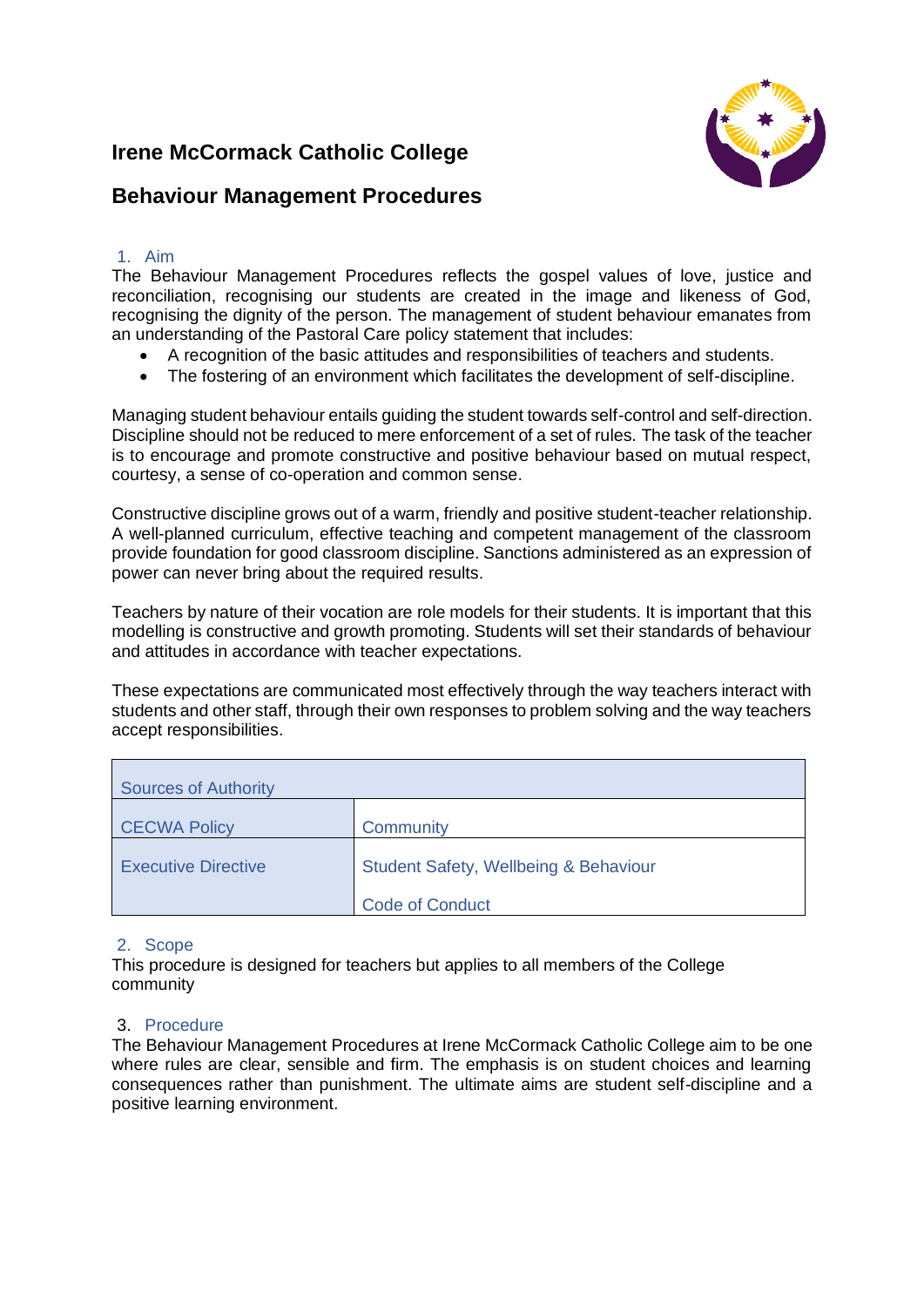The use of any form of child abuse, corporal punishment or other degrading punishment to manage student behaviour is explicitly forbidden. These terms are defined in accordance with the Guide to Registration Standards and Other Requirements for Non-Government Schools:

*Child abuse:* Four forms of child abuse are covered by Western Australian law:

1. Physical abuse occurs when a child is severely and/or persistently hurt or injured by an adult or a child's caregiver.

2. Sexual abuse, in relation to a child, includes sexual behaviour in circumstances where:

a) the child is the subject of bribery, coercion, a threat, exploitation or violence;

b) the child has less power than another person involved in the behaviour; or

c) there is significant disparity in the developmental function or maturity of the child and another person involved in the behaviour.

3. Emotional abuse includes:

- a) psychological abuse; and
- b) being exposed to an act of family and domestic violence.
- 4. Neglect includes failure by a child's parents to provide, arrange or allow the provision of:
- a) adequate care for the child; or
- b) effective medical, therapeutic or remedial treatment for the child.

*Corporal punishment:* Any punishment in which physical force is used and intended to cause some degree of pain or discomfort, however light; typically involving hitting the child with the hand or with an implement; can also include, for example, forcing the child to stay in an uncomfortable position. It does not include the use of reasonable physical restraint to protect the child or others from harm [UN Committee on the Rights of the Child, General Comment No. 8 (2008)].

*Degrading punishment:* Any punishment which is incompatible with respect for human dignity, including corporal punishment and non-physical punishment which belittles, humiliates, denigrates, scapegoats, threatens, scares or ridicules the child [UN Committee on the Rights of the Child, General Comment No, 8 (2006)].

*Emotional abuse:* Emotional abuse occurs when an adult harms a child's development by repeatedly treating and speaking to a child in ways that damage the child's ability to feel and express their feelings.

*Psychological abuse:* Repeatedly treating and speaking to a child in ways that damage the child's perceptions, memory, self- esteem, moral development and intelligence. It is a form of emotional abuse.

#### *Rules of procedural fairness*

These rules require:

(a) a hearing appropriate to the circumstances;

(b) lack of bias;

- (c) evidence to support a decision; and
- (d) inquiry into matters in dispute.

#### **Principles**

#### **Conduct in the Classroom**

As sound classroom management is necessary to maximise student outcomes. The classroom teacher is ultimately responsible for the classroom learning.